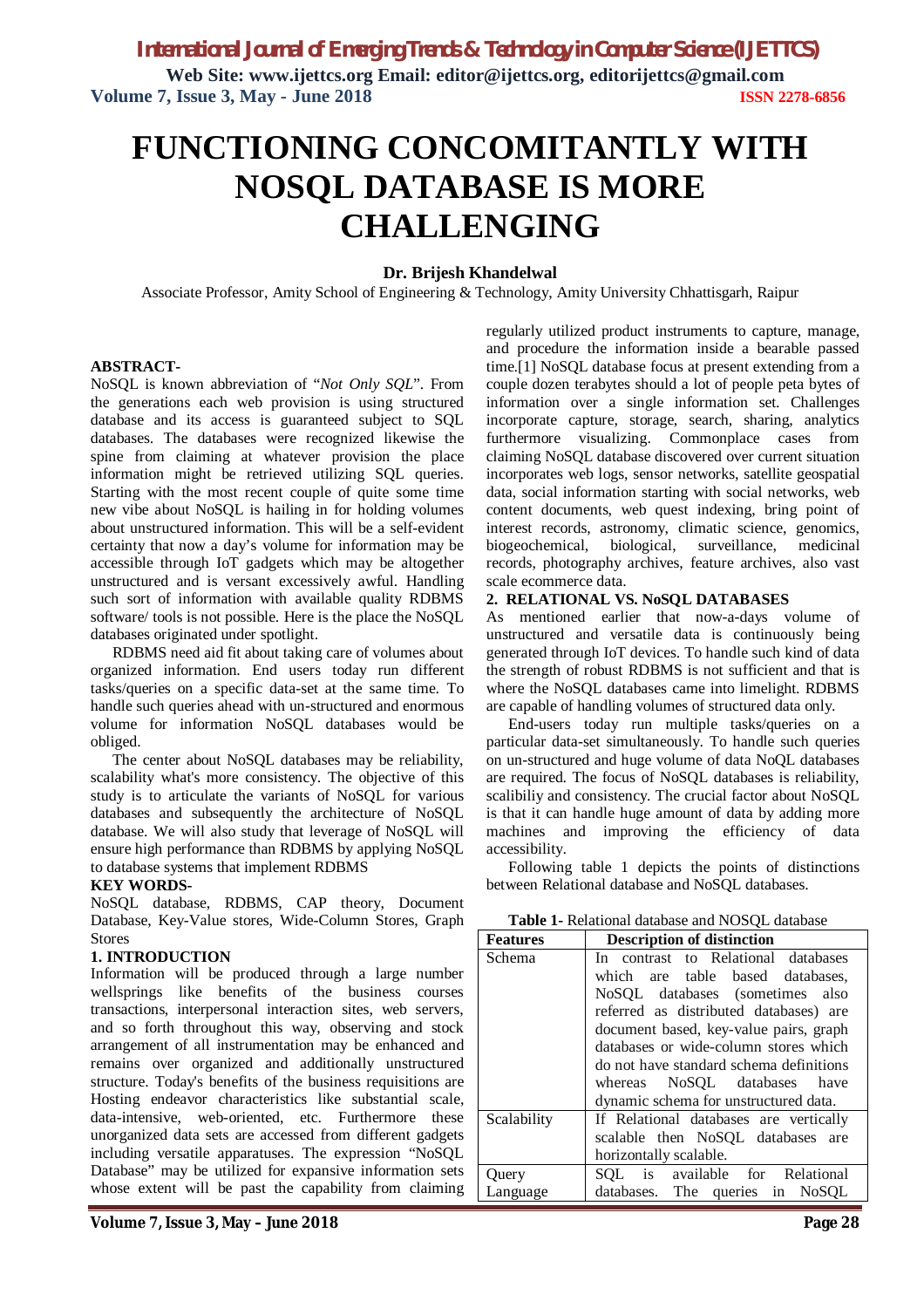# *International Journal of Emerging Trends & Technology in Computer Science (IJETTCS)* **Web Site: www.ijettcs.org Email: editor@ijettcs.org, [editorijettcs@gmail.com](mailto:editorijettcs@gmail.com)  Volume 7, Issue 3, May - June 2018 ISSN 2278-6856**

|                | database are focused on documents'<br>collection and the query language is<br>Unstructured Query Language(UnQL).<br>The syntax of UnQL usage changes in<br>different databases.                                                                                                         |
|----------------|-----------------------------------------------------------------------------------------------------------------------------------------------------------------------------------------------------------------------------------------------------------------------------------------|
| Support to     | Relational databases<br>good<br>are<br>not                                                                                                                                                                                                                                              |
| Data storage   | choice for hierarchical data<br>storage.<br>Whereas, NoSQL database can always<br>be favored for the hierarchical data<br>storage because it tracks the key-value<br>pair nature of storing data which is<br>similar to JSON data. NoSQL database<br>are highly preferred for big data. |
| Database       | Relational<br>emphasize<br>databases<br><sub>on</sub>                                                                                                                                                                                                                                   |
|                |                                                                                                                                                                                                                                                                                         |
| Properties     | <b>ACID</b><br>properties<br>Atomicity,<br>(<br>Consistency, Isolation and Durability)<br>whereas the NoSQL database follows<br>CAP<br><b>Brewers</b><br>theorem<br>the<br>Consistency, Availability and Partition<br>tolerance)                                                        |
| Classification | Relational<br>databases may<br>he<br>not                                                                                                                                                                                                                                                |
|                | classified on the basis of data nature or<br>data stores. NoSQL databases can be<br>classified on the basis of way of storing<br>document store databases.<br>data<br>as -<br>column store database, graph databases,<br>key-value store databases, and XML<br>databases.               |
| Examples       | Examples of Relational databases are:                                                                                                                                                                                                                                                   |
|                | MySql, Oracle, Postgres, MS-SQL etc.<br>examples of NoSQL<br>the<br>Whereas<br>databases are: MongoDB, BigTable,                                                                                                                                                                        |
|                | Hbase, Redis, RavenDb, CouchDb etc.                                                                                                                                                                                                                                                     |
|                |                                                                                                                                                                                                                                                                                         |

Since the appearance of relational database management system (RDBMS), most of the recent information systems are built by utilizing it. RDBMS uses foreign-keys to avoid data duplication. Also, it has very high reliability and portability because it supports standard structured query language (SQL) [2] The transactions in the database use attributes, such as atomicity, consistency, isolation, durability (ACID), which ensures that data integrity and processing results are stably managed. The characteristic of RDBMS is that there is high data reliability. However, this results in performance degradation. Meanwhile, from among these information systems, some systems only require high-performance rather than high reliability. In this case, if we only consider performance, the use of NoSQL provides many advantages. Like in data transmission protocol we have an appealing choice of UDP instead of TCP irrespective of data loss. It is possible to reduce the maintenance cost of the information system that continues to increase in the use of open source software based NoSQL. And has a huge advantage that is easy to use NoSQL..

NoSQL is the general name for the collection of databases that do not use SQL or a relational data model [3]. NoSQL is a useful database for application development productivity increase and for dealing with large amounts of data. In particular, it is used for rapid data

schema of NoSQL is not fixed, and NoSQL is used as a method of storing data using key-value. Also, it does not generally guarantee the integrity of the database. In addition, it ensures higher performance than RDBMS by allowing data duplication and the high throughput of database systems. NoSQL does not use relational data model. It is quiet useful database for application development, productivity increase and for dealing with large amounts of data. It can run well on clusters and it does not have defined schema which facilitates in handling any kind of unstructured data. The popularity index of NoSQL database is rising high as mostly it is an open-source in nature.

# **2.1 FEATURING NoSQL**

The major hassles developer face while importing/exporting data to a different format of RDBMS. Besides that exchange of data between relational data structures and in-memory data structure of the application NoSQL is a solution for both mentioned problems.

storage, increase of data concurrency and easy integration of the data. According to the report by Digital Universe, the amount of digital information is expected to more than double every two years. From this prospective, it is predicted that the most frequently used RDBMS will reach a limit of processing rapidly growing data [5]. The NoSQL data processing technique emerged as a solution. The

NoSQL makes use of the Sharding method, which stores divided data into other servers. The unit of data is a shard, which is divided in Sharding, and dispersing and storing each shard that is split techniques are Feature-based Shard, Key-based Sharding, the Lookup table, and so on.[4]

There is one critical issue with NoSQL that it does not guarantee all three features (Consistency, Availability, Partition Tolerance) at the same time. According to the CAP theory in any system only two features can be picked.

Cap theory says to pick any two of them for effective performance AP, CP or CA

# **2.2 CAP Theorem**

CAP theorm enables DDBS designers to choose two of three desirable properties: consistency (C), availability (A), and partition tolerance (P). Hence, only CA systems (consistent and available, but not partition-tolerant), CP systems (consistent and partitiontolerant, but not available), and AP systems (available and partition-tolerant, but not consistent) may occur.[6] *Refer Figure 1.*

**2.2.1 Consistency** – All the servers over the network will have same copy of data. So, whichever server will answer the request will provide the similar set of data. Consistency, informally, simply means that each server returns the right response to each request, i.e., a response that is correct according to the desired service specification. However, multiple possible correct responses may prevail.[7]

**2.2.2 Availability**- Request will always be responded (If the server is not in a working position then too responding that "System is not working". Availability simply means that each request eventually receive a response. Noticeably, a fast response is generally found better than a slow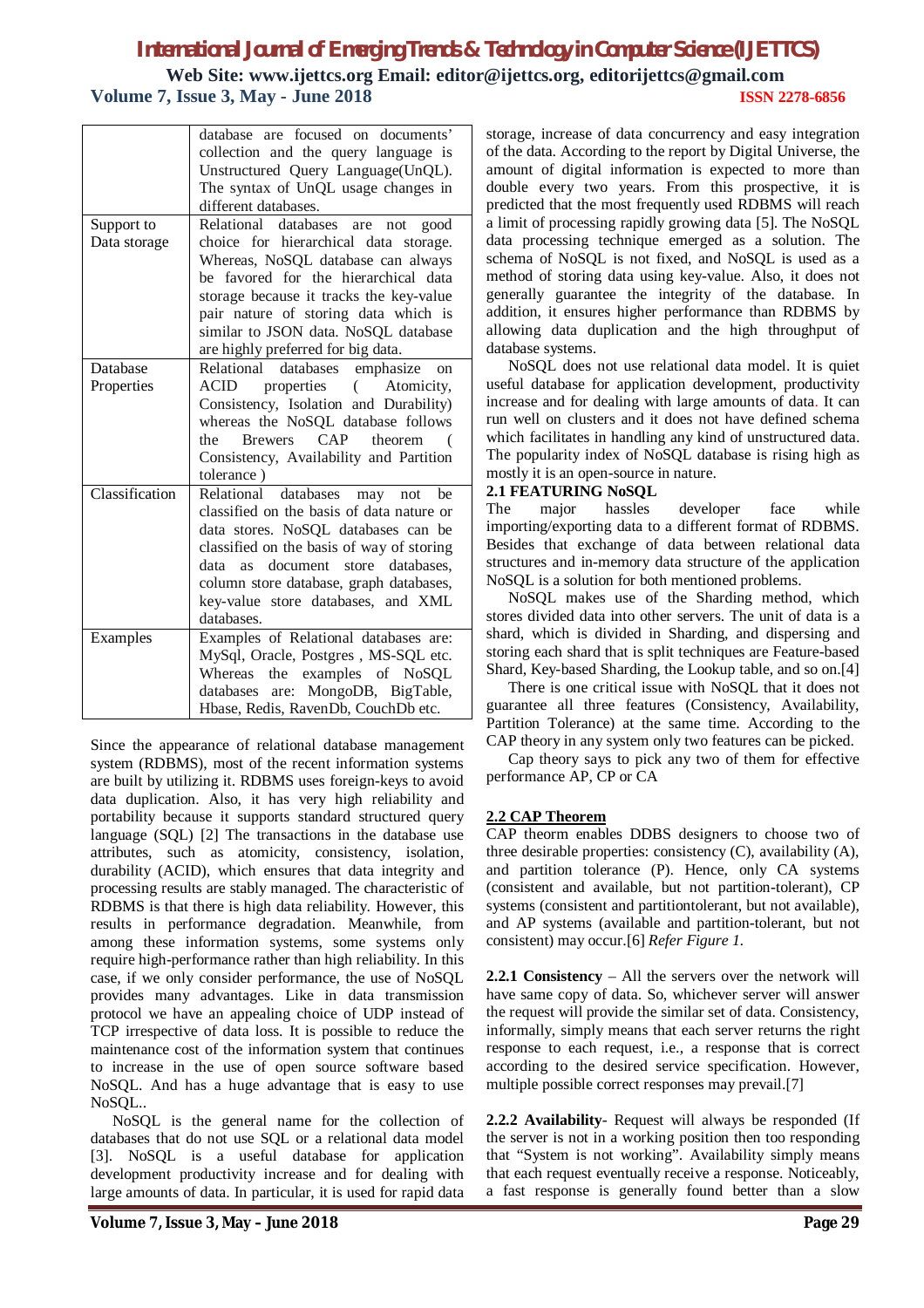# *International Journal of Emerging Trends & Technology in Computer Science (IJETTCS)* **Web Site: www.ijettcs.org Email: editor@ijettcs.org, [editorijettcs@gmail.com](mailto:editorijettcs@gmail.com)  Volume 7, Issue 3, May - June 2018 ISSN 2278-6856**

response, but for the purpose of CAP, it turns out that even requiring an eventual response is sufficient. Practically, a response that is sufficiently late is just as bad as a response that never occurs.[7]

**2.2.3 Partition Tolerance**- Here, the system continues to function as one unit even if an individual server fails or it can't be reached. In contrast to other two properties, this property can be realized as a statement regarding the basic system: communication among the servers is not reliable, and the servers may be partitioned into multiple groups that can't communicate with each other. For some purposes, we simply treat communication as faulty whereby messages may be delayed or lost forever. Again practically, it is worth mentioning that a message that is delayed for very long may be considered lost as well.[7]



# **3. ARCHITECTURE OF NOSQL DATABASES**

The architecture of NoSQL databases is flexible; it depends upon the type of data that is to be stored in this. The NoSQL databases are available in different forms. Each form of them has its unique features. NoSql databases can be classified as follows-

### **3.1 Key-Value Store Databases-**

The 'key-value' data stores have simple application programming interfaces (APIs). A key value data store allows user to store the data in a 'schema-less' way. The data consists of two parts, first one is a string that represents the key and the second one is the actual data which is to be referred as value thus making a "key-value" pair. These kinds of data stores are similar to hash tables where the keys are used as indexes. This approach makes it faster than RDBMS. The modern key-value data stores prefer high scalability over consistency. One of the weaknesses of key-value data sore is the lack of schema that makes it very difficult to create custom views of the data. Key-value data stores can be used in situations where we want to store a user's session or a user's shopping cart or to get details like favorite products. Key-value data stores can be used in forums, websites for online shopping etc. [10]

# **3.2 Document Database -**

These databases are synonymous to content management system like web analytics, real-time analytics, blogging platforms, web analytics and many more. Document databases are not used for systems based on complex transactions where we need to operate on multiple operations based on complex queries.

Document database contains documents which are similar to records in a table that narrates the explanation of data in a document. Documents can be complex as well as simple. Document database can also use nested data. Unlike relational databases where schema is well defined in advanced. In document database we need not to define the logical structure. Instead of columns and their data types only structure of the document need to be defined.

Document databases offer wonderful performance with horizontal scalability. Documents inside a documentoriented database are somewhat similar to records in relational databases, but they are much more flexible since they are schema less. The documents are of standard formats such as XML, PDF, JSON etc. In relational databases, a record inside the same database will have same data fields and the unused data fields are kept empty, but in case of document stores, each document may have dissimilar as well as similar data. Documents in the database are addressed using a unique key. Document stores are slightly more complicated as compared to keyvalue stores as they allow to cover the key-value pairs in document also known as key-document pairs. Document databases should be used for applications where data needs not to be stored in a table with identical sized fields. However, the data has to be stored as a document containing special characteristics/ features. Document databases will serve excellent when the domain model can be split and partitioned across some documents. Document database stores should always be avoided if the database contains a lot of relations and normalization. These databases can be favored for content management system, blog software etc.[10]

# **3.3 Column-Oriented Databases-**

Column data stores in NoSQL are in fact a hybrid row/column data store contrasting pure relational column databases. Even though, it shares the theory of column-bycolumn storage of columnar databases and columnar extensions to row-based databases, column stores don't store data in tables but store it in extremely distributed architectures. In column stores, each key is associated with one or more attributes (columns). A Column oriented database stores its data in such a way that it can be combined rapidly with less I/O effort. Such databases offer high scalability. The data that is stored in such database is based on the sort order of the column family. Column oriented databases are suitable for analytic applications and data mining. In these applications the storage methods are ideal for the common operations executed on the data.<sup>[10]</sup>

### **3.4 Graph Stores -**

Graph databases store data in the form of a graphs. The graph consists of nodes and edges, where nodes act as the objects and edges act as the relationship between the objects. The graph also comprises of characteristics/